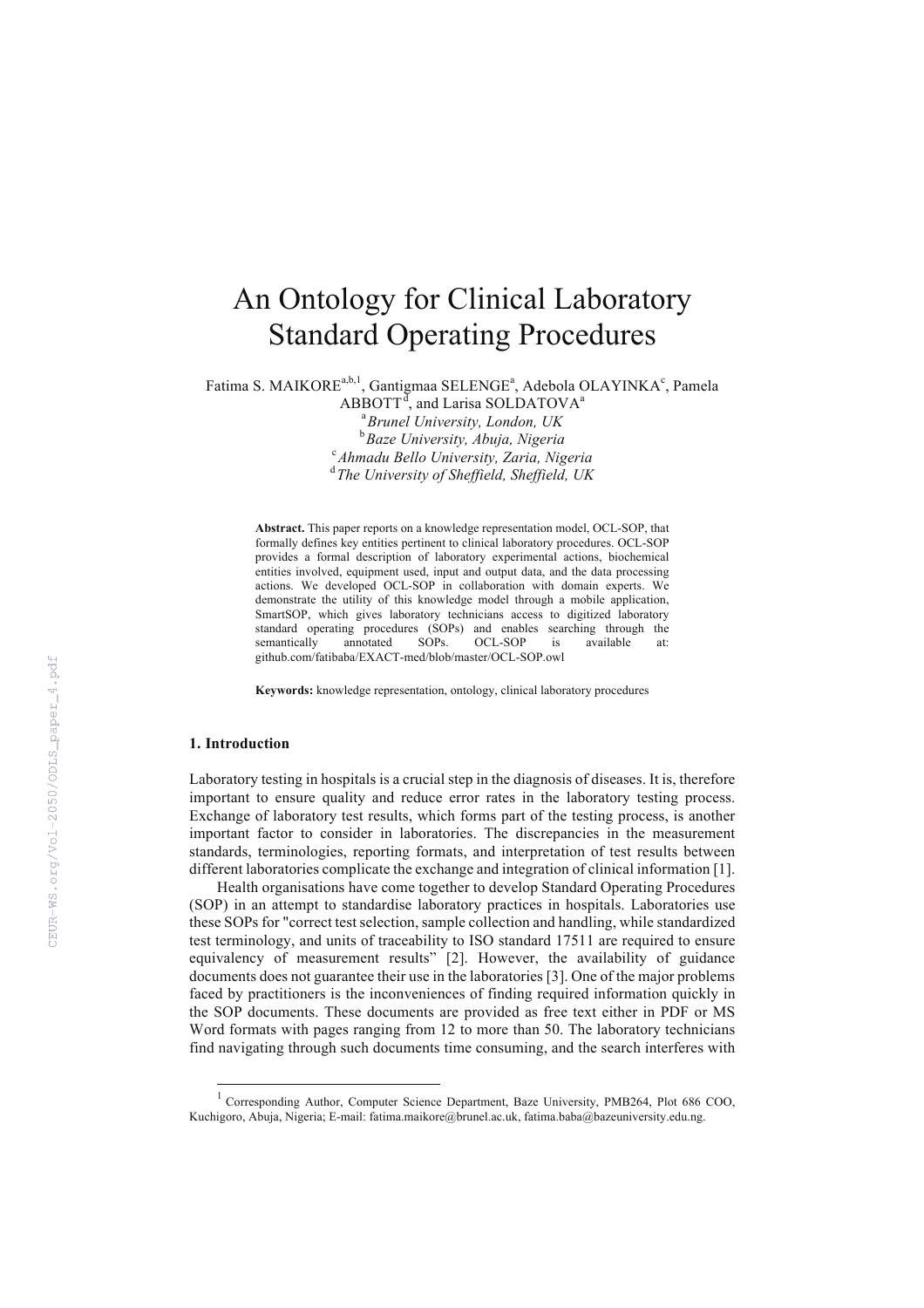the actual testing process. Another problem is the representation of SOPs in free text using non-standardized terminology which leads to difficulties in the computational comparison of procedures and also in the reproducibility of the results [4].

We propose a knowledge representation model, OCL-SOP (an Ontology for Clinical Laboratory SOP), that formally defines laboratory procedures and the associated data. Ontologies have been useful for knowledge representation in different areas including healthcare [5-7] and are becoming popular for representing clinical practice guidelines [8]. We extensively analysed Standards for Microbiology Investigations (SMI), that are SOPs provided by the Nation Institute for Health and Care Excellence (NICE) [9], and also consulted with microbiology experts for the development of OCL-SOP.

OCL-SOP aims to facilitate clinical data exchange, support information retrieval and improve reproducibility of laboratory procedures. We demonstrate the utility of this knowledge model through a mobile application, SmartSOP. SmartSOP gives laboratory technicians access to digitised SOPs, enabling semantic information retrieval, recording test results in a standardized form and recording relevant activities in the lab.

## **2. Related Works**

Several projects are focusing on the semantic representation of biomedical protocols. BioAssay Ontology (BAO) describes chemical biology screening assays and their results for the purpose of categorising assays [10]. Another example of standardized protocol representation is the Ontology for Biomedical Investigations (OBI) [11] which represents different phases and activities involved in biomedical investigations. "OBI broadly describes terms that are applicable to the biomedical and technological domain which address the need for a cross-disciple ontology" [11].

The ontology for experimental actions (EXACT) provides a generic semantic representation of experimental protocols to ensure their reproducibility by humans and machines [12]. EXACT describes such experimental actions as *'add'*, *'incubate'* along with their descriptors, e.g. *'temperature'*, *'biochemical entities'* involved, and *'period'*.

The described projects do not focus on protocols that are specific to hospital laboratories. In this paper, we present OCL-SOP which re-uses relevant representations, and principally extends EXACT by knowledge pertinent to clinical laboratory protocols.

# **3. OCL-SOP**

We developed OCL-SOP to capture the descriptions of the laboratory experimental actions, biochemical entities involved, equipment used, input and output data, and also the data processing actions. We developed OCL-SOP in collaboration with domain experts; they were involved in the specification of requirements and validation of the descriptions of experimental actions. We focused on NICE SMIs, with a total of 47 currently available. We extracted from these SMIs all the terms used in the description of experimental actions and their descriptors.

All experimental actions defined in EXACT were present in the considered SMIs. Therefore, we used EXACT as the upper-level ontology for OCL-SOP and imported other suitable classes from other sources. The structure of OCL-SOP inherits the EXACT ontology structure, and has the following main branches: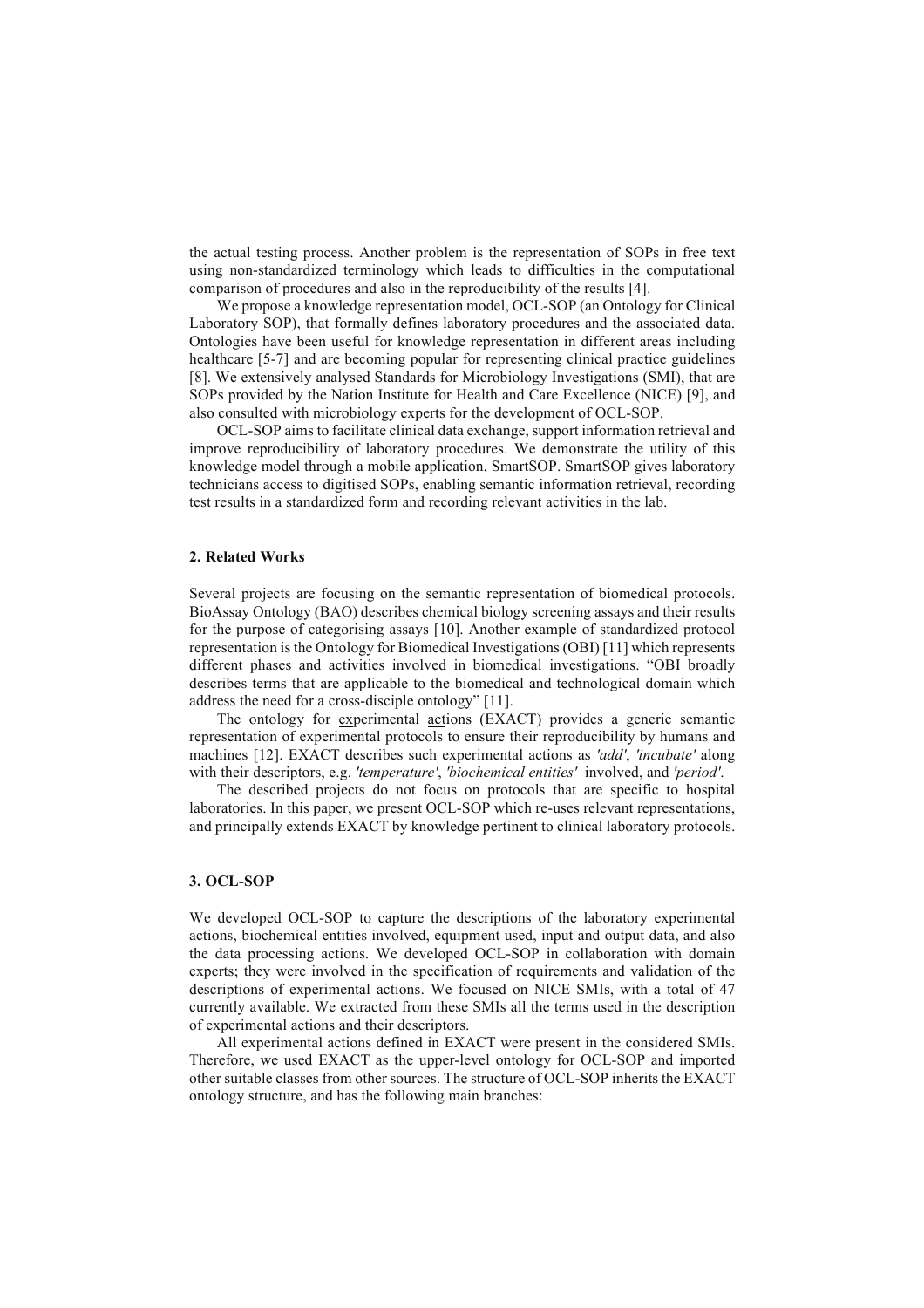- *'Process'* to model processual entities, e.g. *'experimental action'*.
- *'information content entity'* to model information about SOPs, e.g. *'date submitted'*.
- *'Descriptor of experimental action'* to model entities pertinent to the actions, e.g. an action *'incubate'* requires the description of a *'period'* of incubation, and what *'biochemical entity'* will be incubated.
- *'Optional descriptor of experimental action'* to model non-essential (but still useful) entities pertinent to actions, e.g. *'temperature'* may not be essential for the description of *'incubate'* since a default value of 30  $\degree$ C may be used.

Figure 1 shows a fragment of the OCL-SOP classes and their hierarchy. The class names are prefixed with their source ontology name to show which ones are imported and which ones are OCL-SOP specific classes.



**Figure 1**. The upper-level of the OCL-SOP.

We refined the descriptors of several experimental actions. Our analysis shows that the NICE SMIs express '*temperature*' and '*period*' as ranges. To capture this, we created such descriptors as *'min temperature'*, *'max temperature'*, *'min period'*, and *'max period'*.

The analysis of NICE SMIs shows that there are many data-specific actions, see Figure 2 with a fragment of the urine investigation SMI document with data-specific actions *'estimate'* and *'record'*. To capture data-specific actions, we extended OCL-SOP by adding the *'data action'* sub-branch to the *'process'* branch. In EXACT, the actions *'record', 'measure', 'calculate'*, and *'count'* were defined as *'experimental actions'*. We re-modelled these actions as data-specific actions. We also added new *'data actions',* e.g. *'convert'* and *'estimate'.*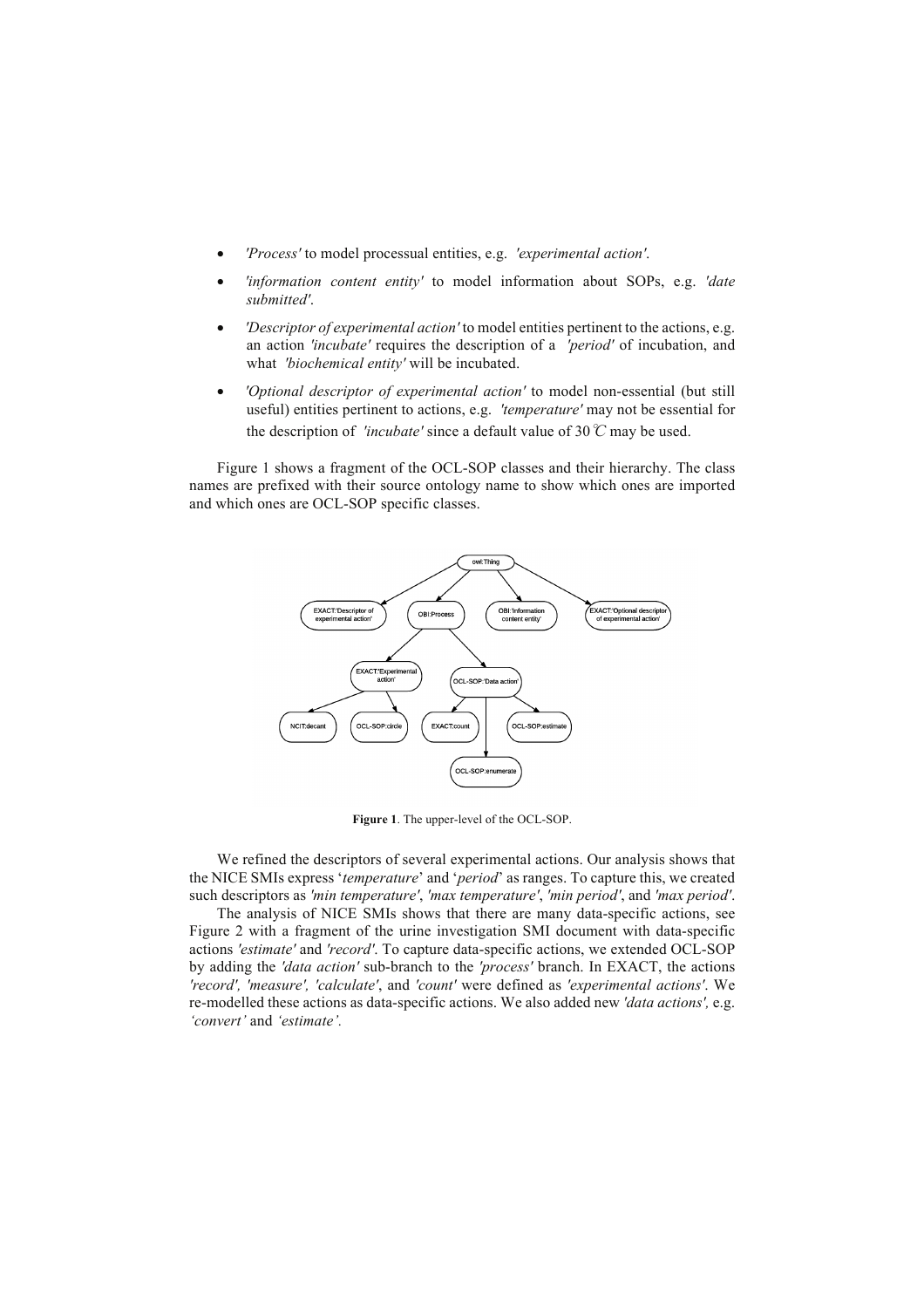Scan several fields in each well to check for even distribution of cells and urine. Count the numbers, or estimate the range, of WBCs and RBCs per representative field and convert to numbers (or range) per litre. Enumerate and record SECs.

**Figure 2.** A fragment of urine analysis SMI showing data actions.

We identified 68 new experimental actions, i.e. actions that were not defined in any other knowledge representation resource. They were added to OCL-SOP as new classes, e.g. *'emulsify'* and *'double dilute'*. The semantic meaning of the classes in OCL-SOP is specific to the clinical laboratory domain. For example, *'double dilute'* means to do a serial dilution of a solution, and this differs from the conventional meaning in other areas: horses carrying a certain type of gene. Table 1 shows examples of new terms in OCL-SOP and their definitions.

**Table 1.** Examples of new terms and their definitions in OCL-SOP.

| <b>Term Name</b> | <b>OCL-SOP Branch</b>      | <b>Definition</b>                                                                                                                                             |
|------------------|----------------------------|---------------------------------------------------------------------------------------------------------------------------------------------------------------|
| 'double dilute'  | <b>Experimental Action</b> | A dilution of a solution to reduce its concentration made twice.                                                                                              |
| estimate         | Data Action                | To give a range of probable values for a given entity.                                                                                                        |
| tilt             | <b>Experimental Action</b> | To slant a biochemical entity or equipment slightly to one side.                                                                                              |
| stain            | <b>Experimental Action</b> | To use a colouring agent to enhance the structure of a<br>'biochemical entity', usually a specimen, for easy viewing,<br>using equipment such as a microscope |

The terminology in SMIs differs from the terminology used in biological protocols. To capture that, we added SMI-specific synonyms to terms previously defined in other resources. For example, the synonym '*agitate'* was added to the term *'shake'* via the relation *'has-synonym'*.

Many of these terms have been already defined in other knowledge models. For example, '*incubate*' and '*mix*' are defined in EXACT, and '*decant*' is defined in the National Cancer Institute Thesaurus (NCIT) [13]. Following the best practices in ontology development and the recommendations by OBO foundry [14], we re-used these definitions and imported the relevant classes to OCL-SOP. We used OntoMaton [15], an ontology search tool, to find ontologies in the BioPortal that have defined similar terms. Table 2 shows example re-used classes and the source ontologies.

**Table 2.** Examples of re-used terms in OCL-SOP.

| <b>Term Name</b> | <b>Ontology Source</b> | <b>Ontology Full Name</b>                     |
|------------------|------------------------|-----------------------------------------------|
| count            | <b>EXACT</b>           | An Ontology for Experimental Actions          |
| decant           | <b>NCIT</b>            | National Cancer Institute Thesaurus           |
| observe          | <b>BIOMO</b>           | <b>Biological Observation Matrix Ontology</b> |
| streak           | <b>EXACT</b>           | An Ontology for Experimental Actions          |
| dispense         | NCIT                   | National Cancer Institute Thesaurus           |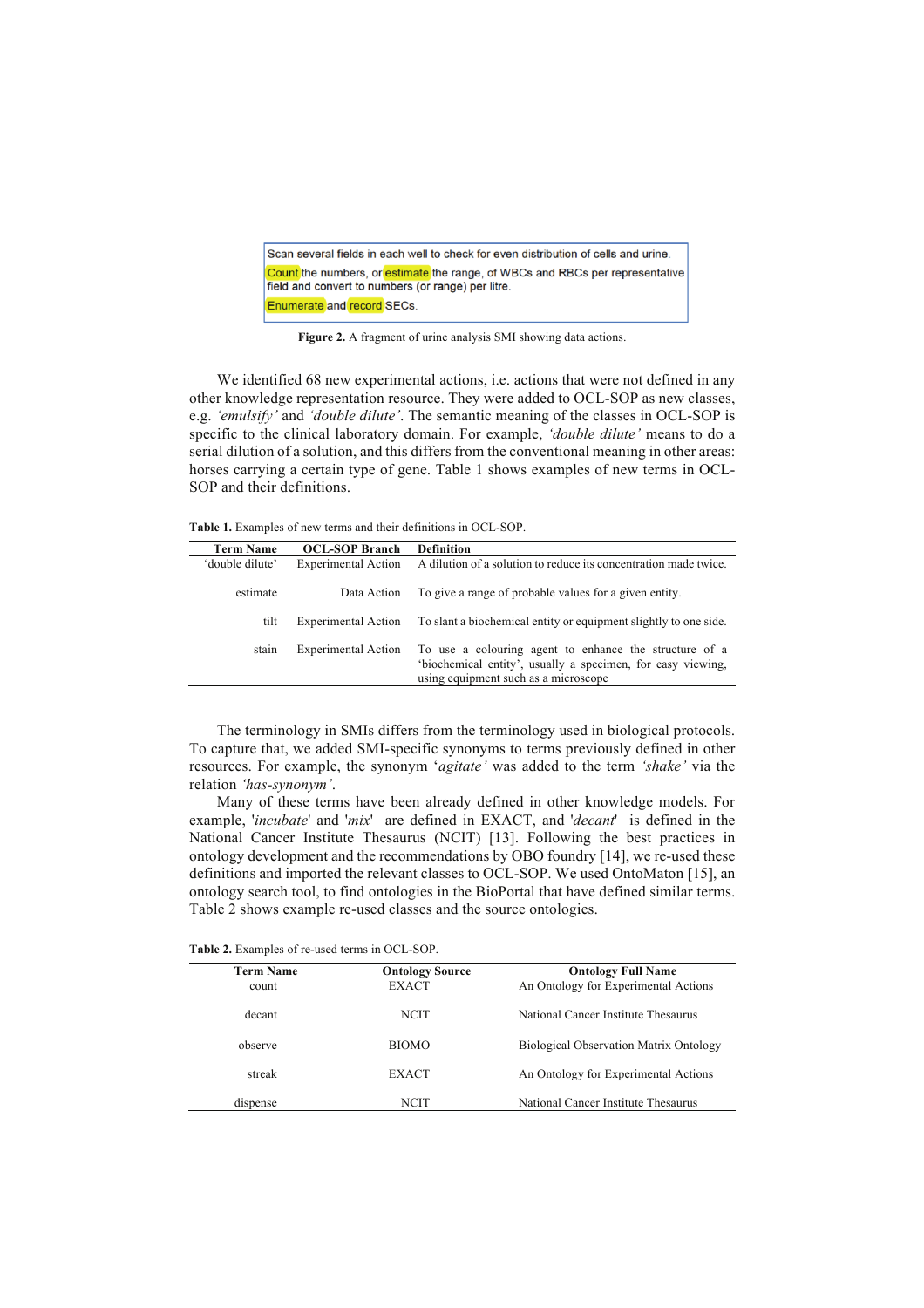We developed OCL-SOP using Protégé, and it is freely available in OWL-DL format with all external import files at https://github.com/fatibaba/EXACT-med.

# **4. Use Case: SmartSOP**

We used the terms defined in OCL-SOP ontology to represent Urine Investigation SMI and the Internal Quality Assurance (IQA) procedure of a particular microbiology laboratory from a hospital in London. This laboratory needs a simple representation of SOPs to encourage technicians to follow the guidance and allow them to retrieve the necessary procedural information quickly. We developed a mobile app SmartSOP that enables an easy access to the lab procedures. SmartSOP provides a user friendly semantically annotated versions of the Urine Investigation SMI and IQA.

The use of OCL-SOP ensures that all the terms are disambiguated (via globally unique identifiers) and have logically consistent definitions. The semantic search functionality enables users to find information about experimental actions easily, including by their synonyms. SmartSOP enables lab technicians to record the results of lab procedures in a dedicated MySQL database, and export these results to CSV files. This makes sharing of the results by different labs easier despite the differences in the platforms used. SmartSOP provides lab technicians with a secure login and keeps track of the activities of each technician. This is important for quality assurance management in the laboratory.

Clinical lab practitioners and biomedical scientists evaluated our SmartSOP positively. We conducted a user acceptance test; six laboratory technicians used the app and their feedback was captured through a questionnaire. The technicians agreed that it would make their work easier and more efficient. They suggested that such an app will be even more useful for the representation of more complex procedures. Such procedures require specialist knowledge in order for them to be performed due to the vast number of rules and conditions lab technicians must consider, and the complexity of interpreting results. A usability evaluation of the app in accordance with the usability principles provided by the Health Information Management Systems Society that measure effectiveness, efficiency and user satisfaction of medical applications, was also positive.

#### **5. Conclusion and Future Work**

In this paper, we report on the development of OCL-SOP, an ontology for the representation of hospital laboratory SOPs. OCL-SOP imports relevant terms from several knowledge models and defines 68 new terms required for the representation of NICE SMIs. We present a mobile application SmartSOP which utilises OCL-SOP for the visualisation of SOPs, semantic search, and recording clinical test results.

We plan to analyse more clinical laboratory SOPs to provide a better coverage of actions in OCL-SOP. We are working on aligning OCL-SOP with a newly emerging standard, the Robot Task Ontology [16] to support the development of autonomous robots which will carry out clinical laboratory procedures. We will add more complex laboratory procedures such as the detection of Carbapenemases to the SmartSOP application. This procedure includes complex algorithms which are more difficult to follow. We also plan to support automatic update of SOPs in SmartSOP whenever OCL-SOP is updated.